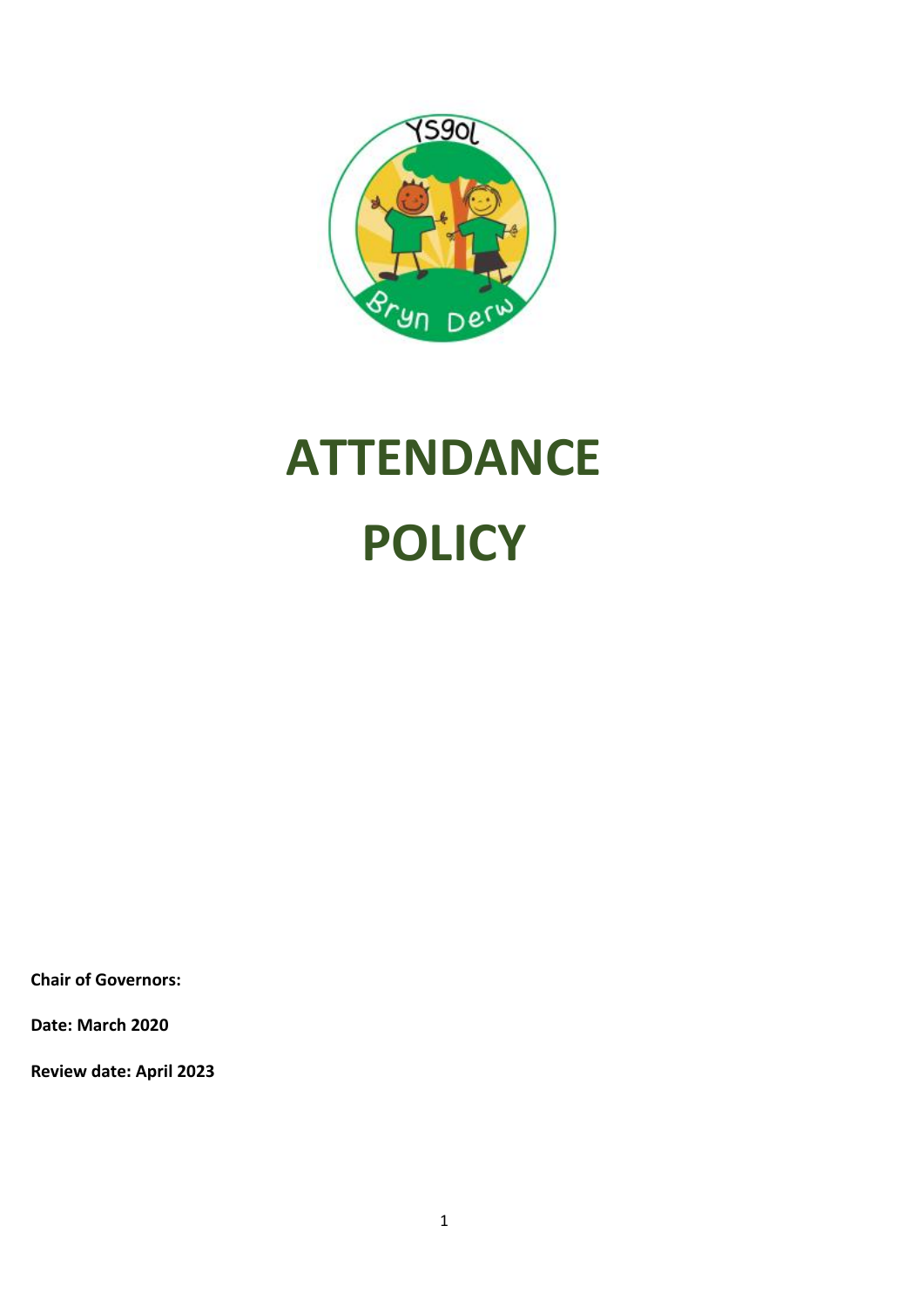### **Attendance Policy**

#### **Contents**

- Introduction
- Aims
- Legal Framework
- Role of Headteacher
- **•** Governing body
- Deputy Headteacher
- Class Teacher/Form Tutor
- Pupils
- Parents
- Role of Admin Officer
- Keeping school registers
- Types of absences
- Punctuality
- Medical absences
- Holidays during term time
- School procedures
- Schools Strategies to improve attendance
- Schools Website
- Schools Newsletters
- The School Environment
- Staff awareness
- Transition process
- Parent consultations
- Additional Attendance Strategies
- Attendance monitoring
- Truancy patrols
- First day contact
- Data collection
- Monitoring and recording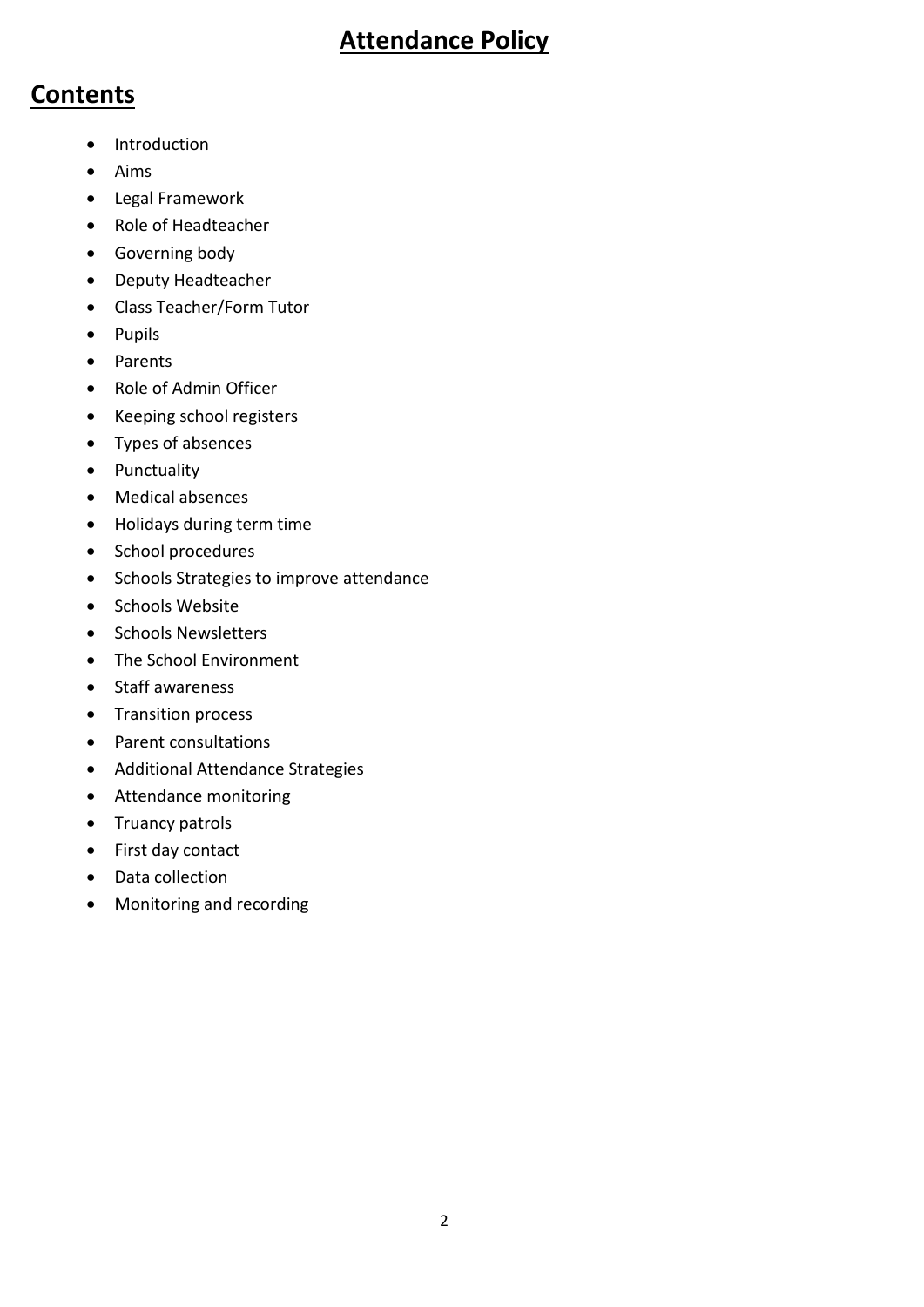### **Introduction**

Our school is committed to ensure regular attendance at school is a priority which will in turn provide pupils with the best possible chances in life to succeed and to achieve their goals.

Our school will endeavour to work with parents, pupils, the local authority and the Education Achievement Service (EAS) to ensure that all pupils receive an appropriate education and to attend school regularly. This attendance policy reflects the local authority's Attendance Strategy.

### **Aims**

This policy aims to ensure that attendance and punctuality remains a key focus for all, including governors, teachers, parents, pupils and partner agencies. We will strive to:

- offer a safe and friendly environment which welcomes children regardless of race, gender or ability.
- raise standards and ensure all pupils reach their full potential, through a high level of school attendance and punctuality.
- ensure all stakeholders receive communication about information on the importance of regular school attendance.
- identify those pupils with irregular attendance at an early stage and work with partner agencies to try and address any barriers that stop pupils from attending school regularly.
- keep accurate and up to date attendance data.
- ensure all pupils are safe, and for schools to follow the local authority's 'Children Missing Education' guidance.
- reward those pupils who have made significant progress in raising attendance levels.

This document is supported by the All Wales Attendance Framework. <http://gov.wales/topics/educationandskills/schoolshome/pupilsupport/framework/?lang=en>

#### **Legal Framework**

The law outlining attendance is:

#### **THE EDUCATION ACT 1996 WHICH PLACES A LEGAL OBLIGATION ON**:

- the local authority to provide and enforce attendance;
- school to register attendance and notify the local authority of a child's absence.

#### **SECTION 7 OF THE ABOVE ACT STATES THAT**:

'The parent of every child of compulsory school age shall cause him/her to receive efficient, full time education suitable to his/her age, aptitude and ability and to any special educational needs he/she may have either by regular attendance at school or otherwise'.

#### **SECTION 444 FURTHER STATES THAT**:

'The parent of a child of compulsory school age registered at school and failing to attend regularly is guilty of an offence punishable in law'.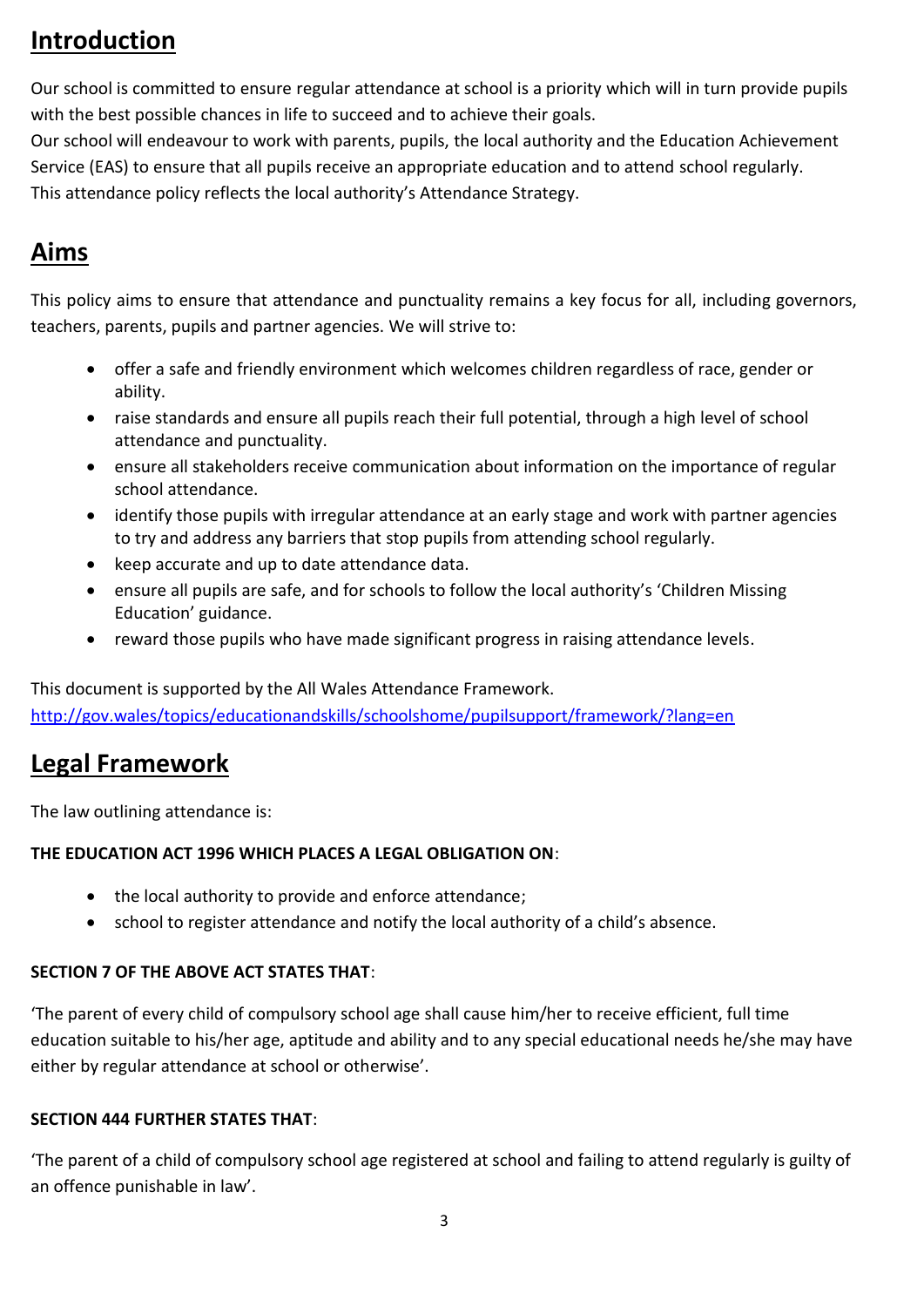#### **SCHOOL ATTENDANCE ORDERS (SAO):**

Under the Education Act 1996 section 437- 443 a School Attendance Order applies when a parent of compulsory school age fails to prove that the child is receiving a suitable education and where the authority believes the child should attend school. A School Attendance Order may be used to direct a parent to send their child to a specified school, and should be used when a pupil is not on roll at any school.

#### **DEFINITIONS**

Compulsory school age – under section 8 of the Education Act 1996, children and young people should attend school from the start of the first term commencing after their fifth birthday. The ends of the term dates are 31st March, 31st August and 31st December. A young person ceases to be compulsory school age on the last Friday in June of the school year in which they have their 16th birthday. 'Parents' section 576 of the Education Act 1996 includes:

- All natural parents whether married or not.
- Any person who although not a natural parent, has parental responsibility for a young person or child, and any person, who although not a natural parent has care of a child or young person.

Meanings: *'EWS' – Education Welfare Service 'EWO' – Education Welfare Officer 'CME' – Children missing education'*

Attendance is everybody's concern and the school will expect all stakeholders to play a part in improving attendance. This will contain all having clear expectations and roles which include:

#### **Role of Head teacher:**

- To be responsible for overall management and implementation of this policy.
- To work closely with the school's governing body.
- To set attendance targets with the Local Authority, EAS challenge advisors and governors.
- To use discretion when receiving applications for holiday requests and to provide reasons to parents when a holiday in term time is not authorised.
- To produce regular attendance reports and share with governors.
- To work closely with the local authority's Lead EWO and nominated school EWO, and other support services.
- To notify the local authority when a 'child is missing education' and follow the local authority's Children Missing from Education procedures.
- Ensure this policy is readily available for stakeholders including on the school website.

#### **Governing Body:**

- Approve the policy.
- Receive and discuss attendance reports from the head teacher on a regular basis.
- Ensure policy is shared with all relevant stakeholders.
- Ensure a lead governor for attendance is appointed.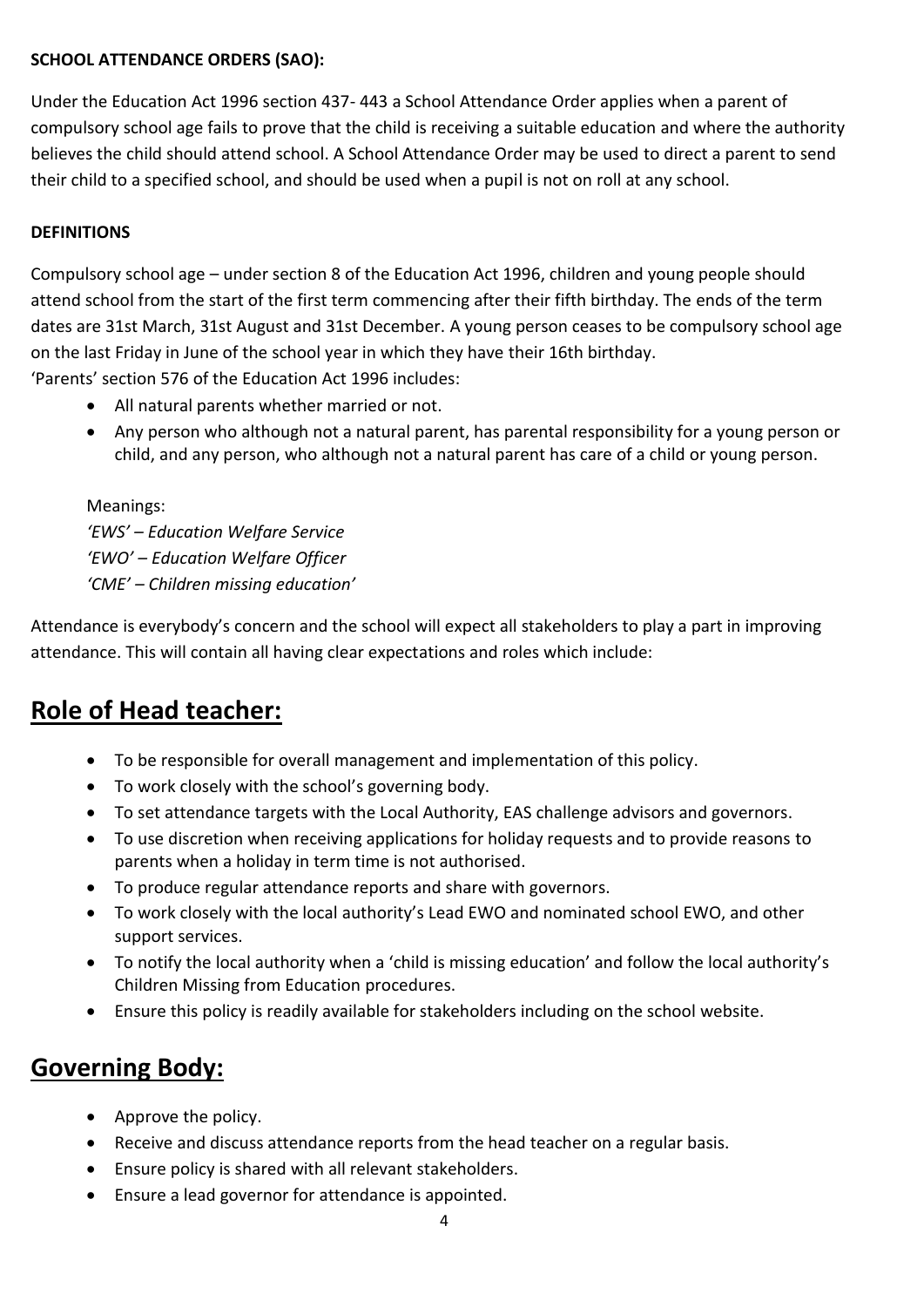#### **Deputy Head Teacher**

- Work with all staff responsible for attendance and punctuality.
- To look at attendance data on a weekly basis, linking in with the school EWO.
- Regularly check attendance registers.
- Ensure all absences are recorded in line with the Welsh Government attendance codes guidance document.
- Attend/Provide regular update training on attendance for all relevant staff
- Raise issues of those staff not compliant with the completion of registers.
- Discuss any initiatives with all staff
- To speak with parents on a daily basis to establish reasons for pupil's absence.
- Ensure all pupil absences are recorded, and absence notes are received.
- Ensure registers are completed.
- Work closely with the school attendance clerk.
- Work closely with the school EWO, providing valid attendance data on individual pupils.
- To attend regular formal meetings with the EWO.
- Contact parents/guardians of those pupils who have not attended and not provided reasons for absence on a daily basis.
- Deal with any truancy concerns
- To arrange letters and meetings for those parents whose children's attendance poses a concern.
- To monitor patterns of irregular attendance.
- To provide rewards to those pupils with improved or excellent attendance.

#### **Class Teacher/Form Tutors:**

- To carry out the statutory role of completing attendance registers twice a day, once in the morning and once in the afternoon.
- Ensure absences are accounted for by ways of a note provided by parents.
- Follow up unaccounted reasons for absence and raise concerns to the Attendance Officer.
- To continue to raise the profile of attendance to all pupils.
- Contact the school attendance clerk with any queries.

#### **Pupils:**

Attend regularly and on time unless unwell or have an agreed authorised absence.

#### **Parents:**

- Ensure their children attend school regularly and punctually.
- Notify the school if their child is unable to attend, on the first day of absence and every day thereafter.
- Keep the school updated on parents/guardians contact details, including mobile numbers and new addresses.
- Work with school and partner agencies to address any issues of irregular attendance of their children.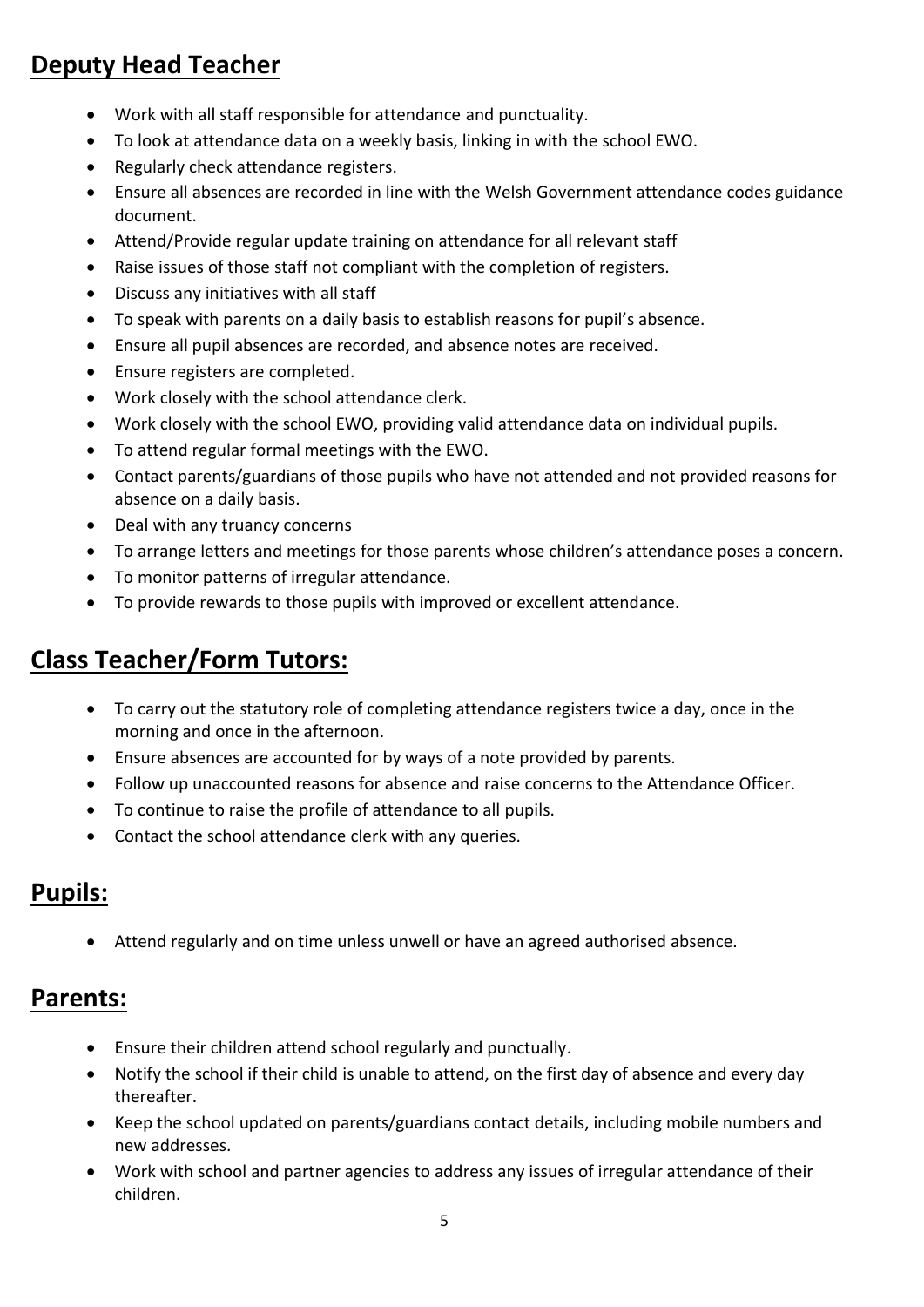Work with their child in relation to homework, not completing homework is not a reason for missing school.

#### **Role of Admin Officer**

- Ensure all pupil absences are recorded, and absence notes are received.
- Ensure registers are completed.
- To speak with parents on a daily basis to establish reasons for pupil's absence.
- To record absences daily, registers as and when required.
- To 'mop up' missing marks, providing reasons and inputting reasons on the red flag system on SIMS.
- To telephone parents who have not contacted school in order to establish reasons for absence.
- To work closely with EWO and support staff in school.
- To work with SMT and Head teacher closely.
- To ensure transfer of the Common Transfer File (CTF) of pupils is completed in a timely manner and pupils are pupils not removed from roll unnecessarily.

#### **Keeping school registers**

The school's register is a legal document and under The Education (pupil registration) (Wales) regulations 2010 the school is required to keep an accurate record of attendance. Registers need to be marked twice a day, once in the morning and once in the afternoon.

Registers may be needed in a court of law if deemed appropriate.

Schools Information Management System (SIMS) is used in most schools across Newport to record all pupils' attendance.

By the end of the school week the schools overall attendance registers will be completed and an overall attendance figure will be calculated by the school.

#### **Types of absences**

It is important for parents and teachers to understand the definition of the different types of absences. They are classed as unauthorised absence and authorised absence.

The head teacher can only decide on whether an absence should be classed in either one of these categories, parents cannot.

Absences maybe authorised for the following reasons:

- Illness.
- Religious observance.
- Medical/Dental appointments during school hours.
- Fixed term and permanent exclusions.
- Holiday agreed by the head teacher.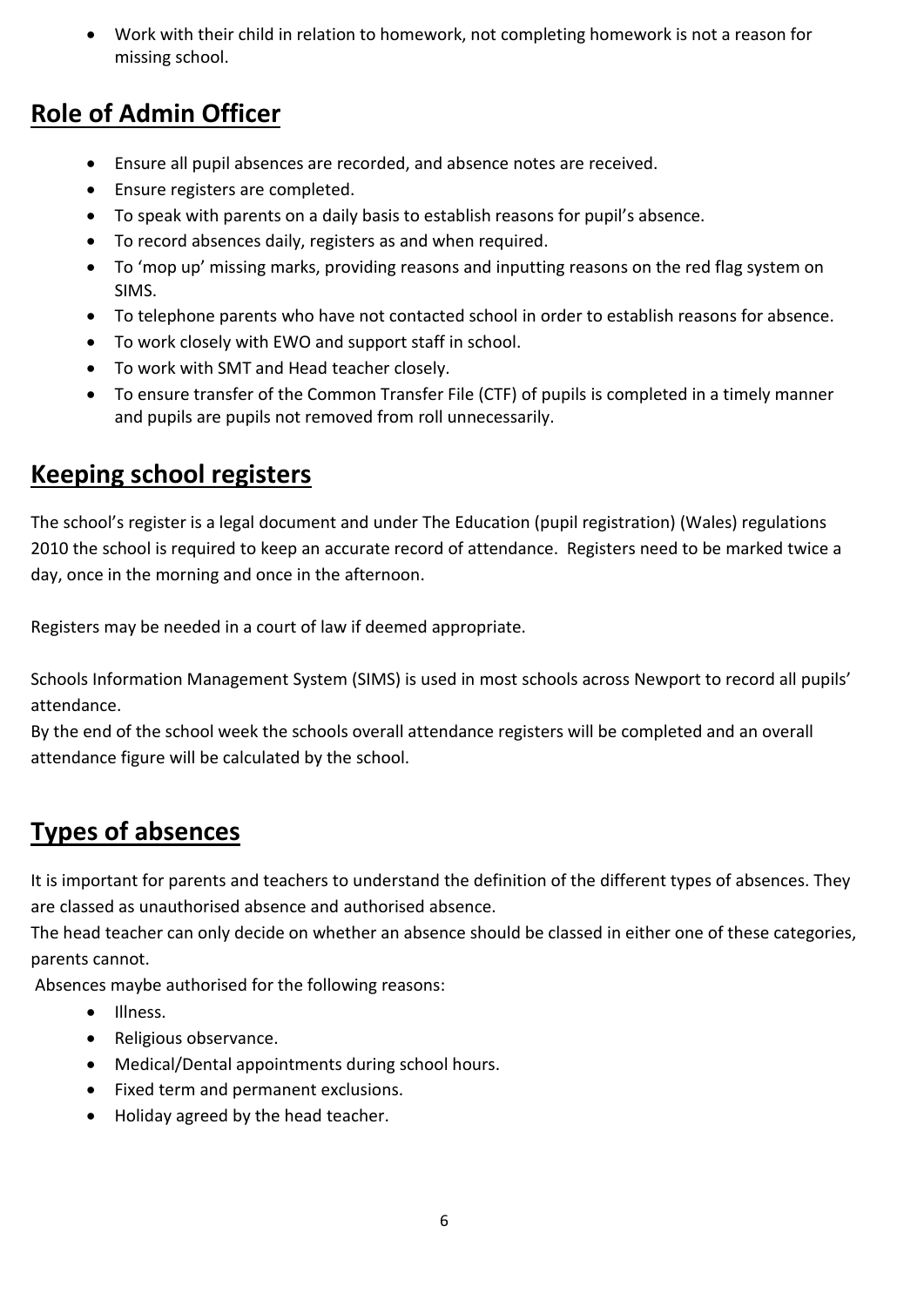Examples of what are classified as unauthorised absence are the following, however they are not limited: Absences may be unauthorised for the following reasons:

- Truancy.
- Late after the close of registration.
- Staying at home for no reason condoned absence.
- Going shopping.
- Birthdays.
- Holiday not agreed by the head teacher.

In addition there are several codes classed as a present mark which include the following:

- Late before the close of register.
- Educated off site, pupils attending vocational courses at college/pupils attending alternative provision agreed by school.
- Sporting activity.
- Educational visit.
- Traveller absence.
- Interview.
- Work experience.
- Where pupils are on roll at school and also at another education establishment.

Please see appendix 1 which includes a breakdown of codes set by Welsh Government.

#### **Punctuality**

Punctuality is a legal requirement and pupils must attend on time. Persistent lateness has a detrimental effect on a child's learning and also disrupts other pupils within the class and throughout the school. Persistent lateness after the register has closed may result in a Fixed Penalty Notice. Those parents of pupils who are persistently late will be contacted by the class teacher/ Senior Management

team.

A record of pupils who are late must be kept in the office.

#### **Medical absences**

Where a child is continually absent from school on the grounds of medical reasons, it will be necessary for the parent to provide medical evidence to school. This will be initiated by the school and the EWO which will result in the pupil and family receiving the appropriate support in assisting in attending school regularly. There may be times where a reintegration plan may be necessary which will be a partnership agreement between the family, pupil, EWO and school.

### **Holidays during term time**

Parents do not have an automatic right to withdraw pupils from school during the school term for a holiday. Under the Education (pupil registration) (Wales) Regulations 2010, head teachers have discretion to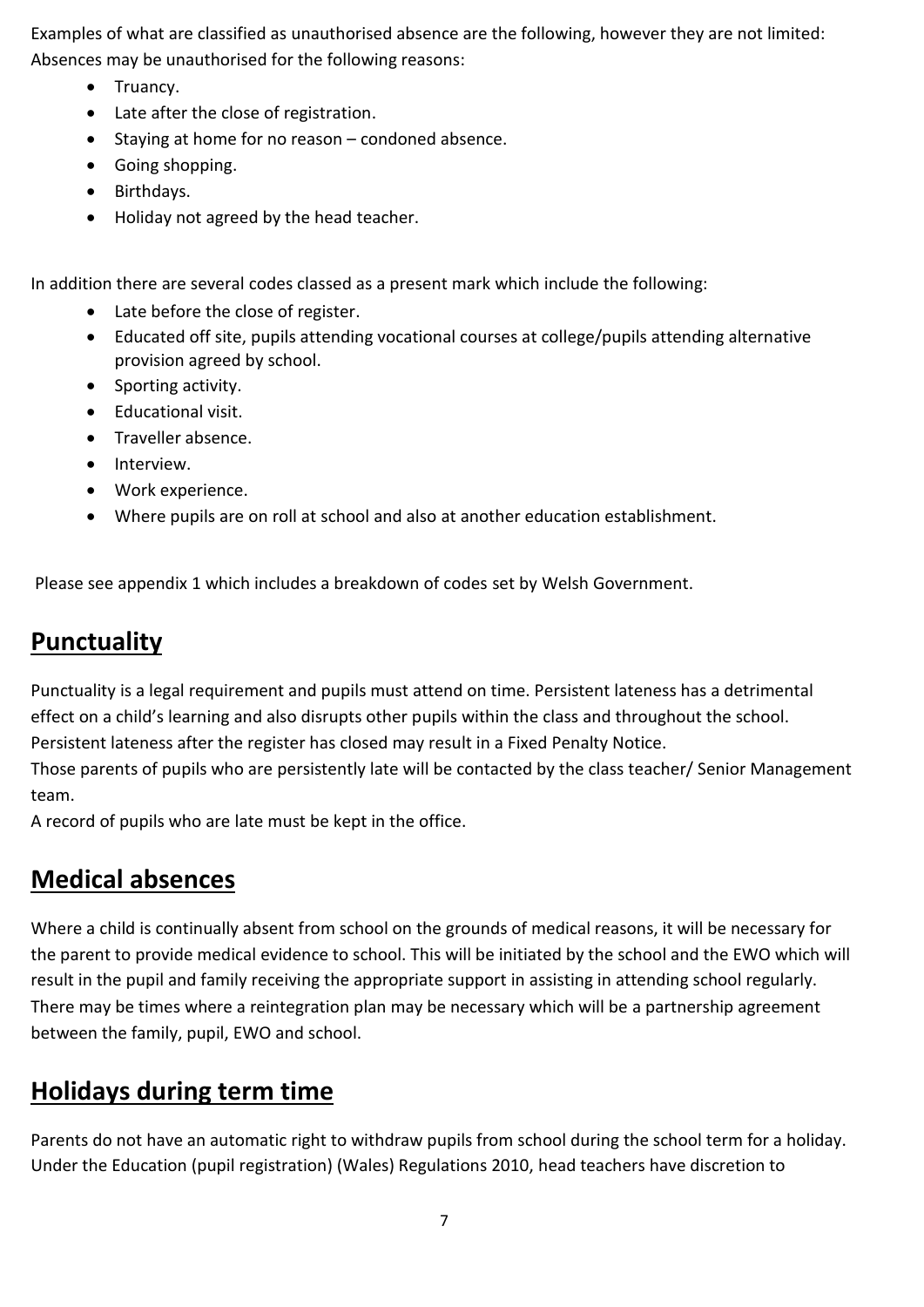authorise a holiday of up to 10 days during term time, over 10 days can only be authorised in exceptional circumstances.

All requests for holidays must be completed on the schools holiday request form and completed by the parents/guardians. (please see Appendix 2).

The head teacher will make the decision and may include the following contributory factors:

- Time of year.
- Length of time.
- Overall percentage of attendance.
- Impact on the child's learning.

#### **School procedures**

Parents are expected to contact school on the first day of absence and to provide reasons for their child's absence. This will then need to be followed up by an explanation note and handed into the class teacher which will be kept on record by school.

If parents fail to notify school, then the school will make every effort to contact the parents and also other persons listed as a point of contact. The absence will be recorded as unauthorised if no contact is made. Failure to receive any contact on the third day of absence may result in the involvement of the EWO. The school has a duty to safeguard pupils and under the Education & Inspections Act 2006, requires the local authority to make arrangements to enable them to establish the identities of children residing within Newport who not receiving an education. For example these may be pupils who have not attended school for an excessive amount of time without any contact or reason for the absence. The duty lies within the Local Authority to investigate further. The Common Transfer File (CTF) will be sent to the forwarding school once being notified.

#### **Schools Strategies to improve attendance**

We aim that all pupils achieve 100% attendance, however there maybe instances where pupils are unwell or have important appointments that they need to attend.

The school operates a 'Callio' process which provides parents with information of the links between attendance and attainment. This shows which category the child's attendance falls into when attendance is as follows:

| 100% - Gold   |
|---------------|
| 95-99% Green  |
| 92-95% Amber  |
| Below 92% Red |

NB: Where a child falls in between these categories they will be rounded up to the nearest whole figure. Each parent will receive a 'Callio letter' on a termly basis informing them of which category their child's attendance is currently in. This ensures that early intervention is received to pupils and families who are in need. (see appendix 3).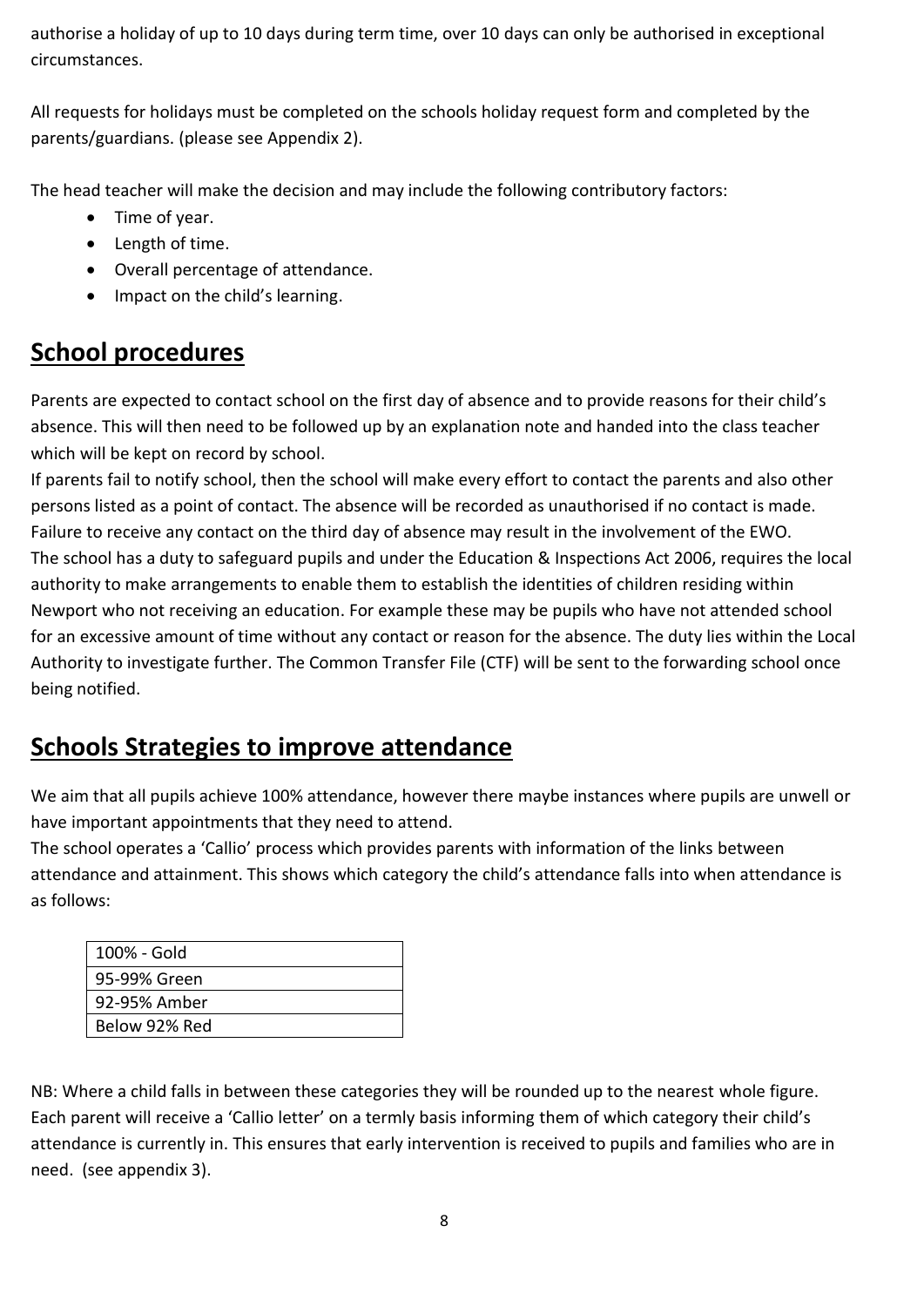The Governing Body of Ysgol Bryn Derw have decided not to use Callio as a standard process for all pupils, and to only use it when it would be productive and benefical to the child and family involved. This decision has been based upon the complexity of the needs of the pupils and the lack of specialist relevance of the Callio system and language – including reference to 'top grades and jobs'.

### **Schools Website**

The school's website and social media pages will also provide parents, pupils, governors and the public with all the relevant attendance information. This includes the school's attendance policy, along with all other schools policies and procedures.

### **Schools Newsletters**

This is another way of communicating with parents, and our school's newsletters are sent out on a termly basis. This includes informing parents and pupils where the school stands showing overall attendance figures.

Parents will need to check the attendance information on a regular basis and also check on school holiday dates and inset dates for the school. Please ensure that you check regularly to ensure there is no confusion as wrong dates are not reasons for children to be absent from school.

### **The School Environment**

The school will provide a happy, welcoming and organised environment to ensure all pupils enjoy learning which results in good attendance. It is the responsibility of all staff members to ensure that the classroom and the school is a happy place.

### **Staff Awareness**

All staff are fully aware of the importance of regular school attendance, and will notify the attendance officer if a child if a child is absent with no explanation.

### **Transition Process**

As we are all aware it is difficult at times to deal with change. We as a school appreciate that pupils find it hard to cope with the various transitions that take place throughout the school day.Our school ensures that with high stff ratios and home-school communications that these transitions will be as smooth as possible.

### **Parental Consultations**

Parental Consultations may offer the support of the EWO if parents need advice and guidance or additional support in trying to ensure the regular school attendance.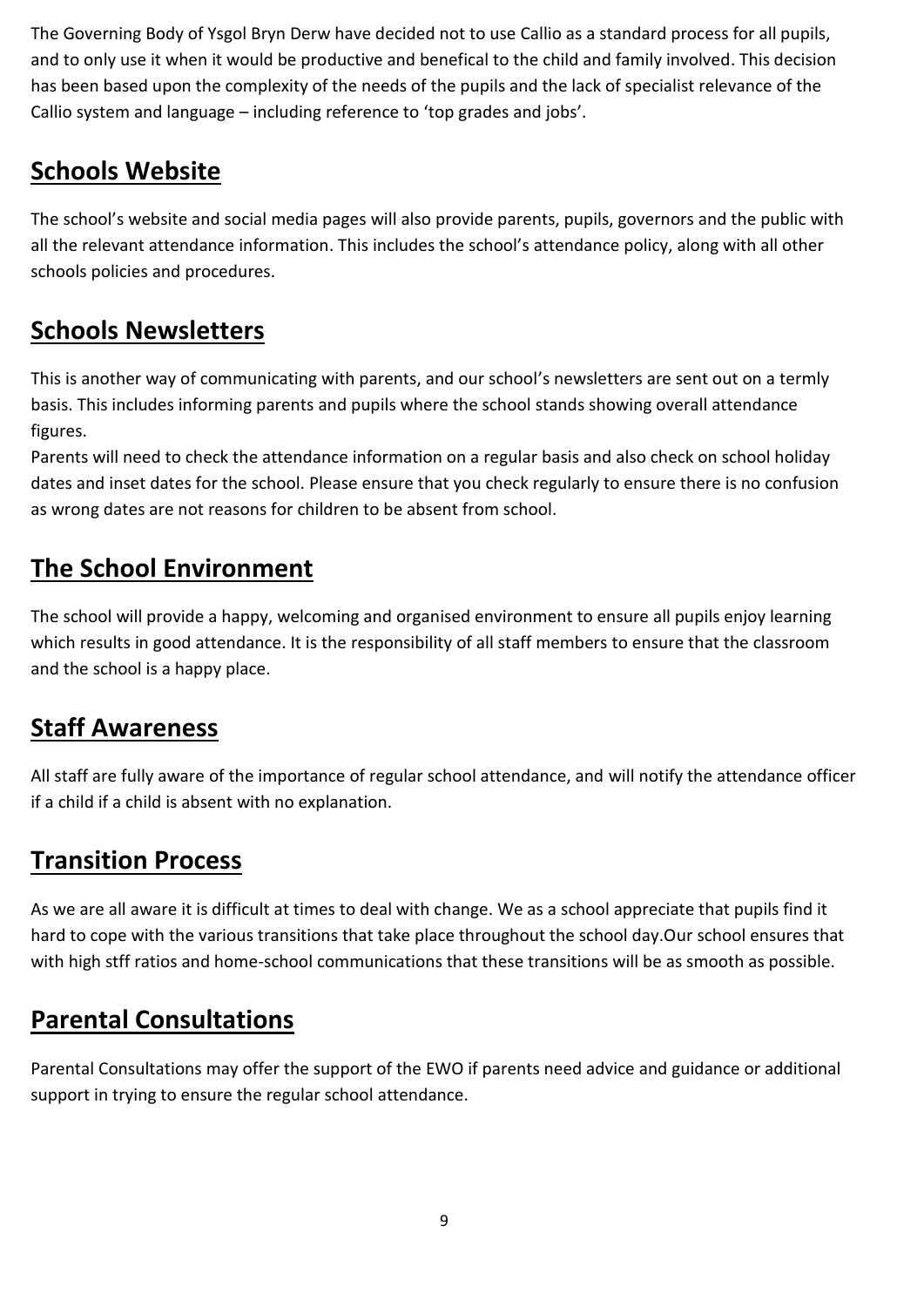### **Additional Attendance Strategies**

#### **ROLE OF THE LOCAL AUTHORITY EDUCATION WELFARE SERVICE**

The Education Welfare service is a statutory service which supports schools in ensuring all pupils attend school regularly. We have a designated EWO who visits the school on a regular basis, depending on need. The school, in a joint discussion will then refer the pupil to the EWO if necessary. Individual circumstances of each pupil will be considered. The EWO will then either send a letter home informing parents of your child's attendance, make a telephone call home, invite you into school or/and will conduct a home visit. Parents have a legal duty to ensure their children attend school regularly and punctually, or otherwise, under the Education Act 1996. Where parents fail to ensure the regular attendance of their child or otherwise are committing an offence and the EWO will need to be informed.

It is unfortunate on occasions but a punitive approach may be needed which may result in prosecution of parents. However the EWS does not take this lightly and will endeavour to work and support parents, schools and pupils to improve attendance levels.

#### **ROLE OF SCHOOL'S CHALLENGE ADVISORS**

Our school works closely with the Education Achievement Service (EAS) which provides us with a nominated Challenge Advisor who visits our school and advises and supports us in our school improvement process. Challenge Advisors, senior Local Authority Staff and EWO's works closely with those schools needing additional support where attendance is a concern.

#### **GOOD PRACTICE STRATEGIES**

In addition to the strategies above, other initiatives may be conducted at any point.

### **Attendance Monitoring**

Attendance is monitored overall by a lead school governor, Attendance Officer, EWO, parent and on occasions include the pupil. Whilst the panel's aim is to address the attendance of pupils, it is not always in the best interest of the pupil to be out of class.

Parents- whose children's attendance have been monitored and is not improving are invited into school to discuss their child's attendance, with a view for an action plan to be completed and signed which will regularly be reviewed. Letters of invitation will be sent to parents in advance and parents are asked to notify school as to whether they will be attending or not. If they are not available to attend then another letter will be sent. Failure to attend without notification may result in a visit or telephone call from the EWO.

## **Truancy Patrols**

Truancy Patrols are initiated by the school's police liaisons officers. Under the Crime and Disorder Act 1998 this gives the Police the power to remove truants on the day of the truancy patrol. Any child found unaccompanied by an adult can be taken back to school or to a designated place of safety. Parents and pupils details are logged, along with the reasons for the pupil being out of school. These patrols are held as and when needed throughout the academic year.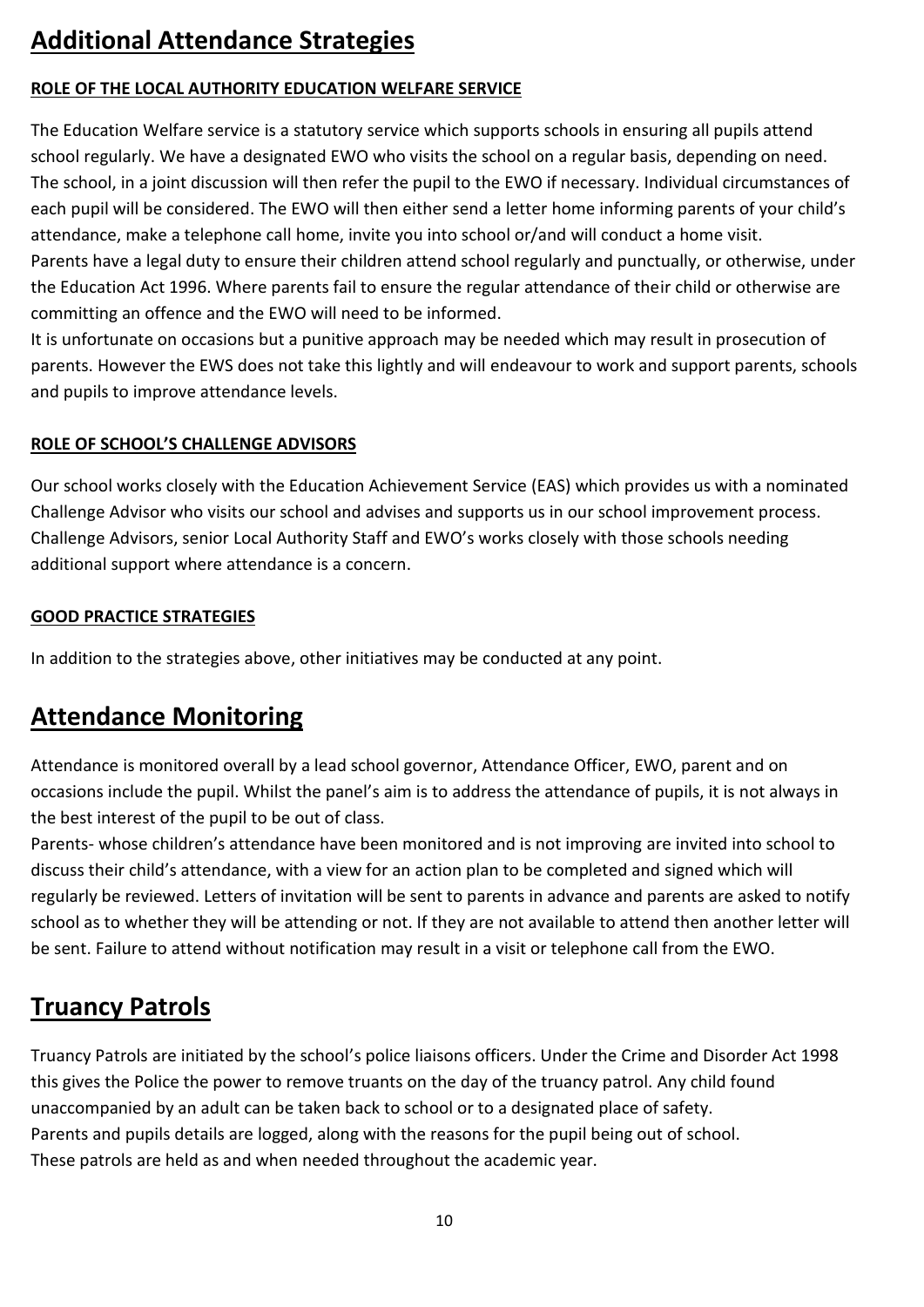### **First Day contact**

Whilst we as a school operate a first day contact, there may be times where the Education Welfare Officer will conduct this, and contact parents of those pupils who are absent on a specified day. This is deemed as good practice and identifies those pupils who are regularly absent at an early stage with a view to referring to additional support services.

### **Data Collection**

Our school's attendance data is continually being tracked and monitored electronically both on an individual pupil level and also as a whole school. This data is collated by the Lead EWO and shared amongst all schools across Newport on a monthly basis.

#### **Monitoring and reporting**

The school will regularly provide reports to the governing body, senior management and challenge advisors, and the local authority which will inform them of current attendance. In addition parents will also be notified through the schools regular communication channels.

#### **Review**

This Policy will be reviewed by the Governing Body within a 3-year period, or sooner if statutory guidelines change.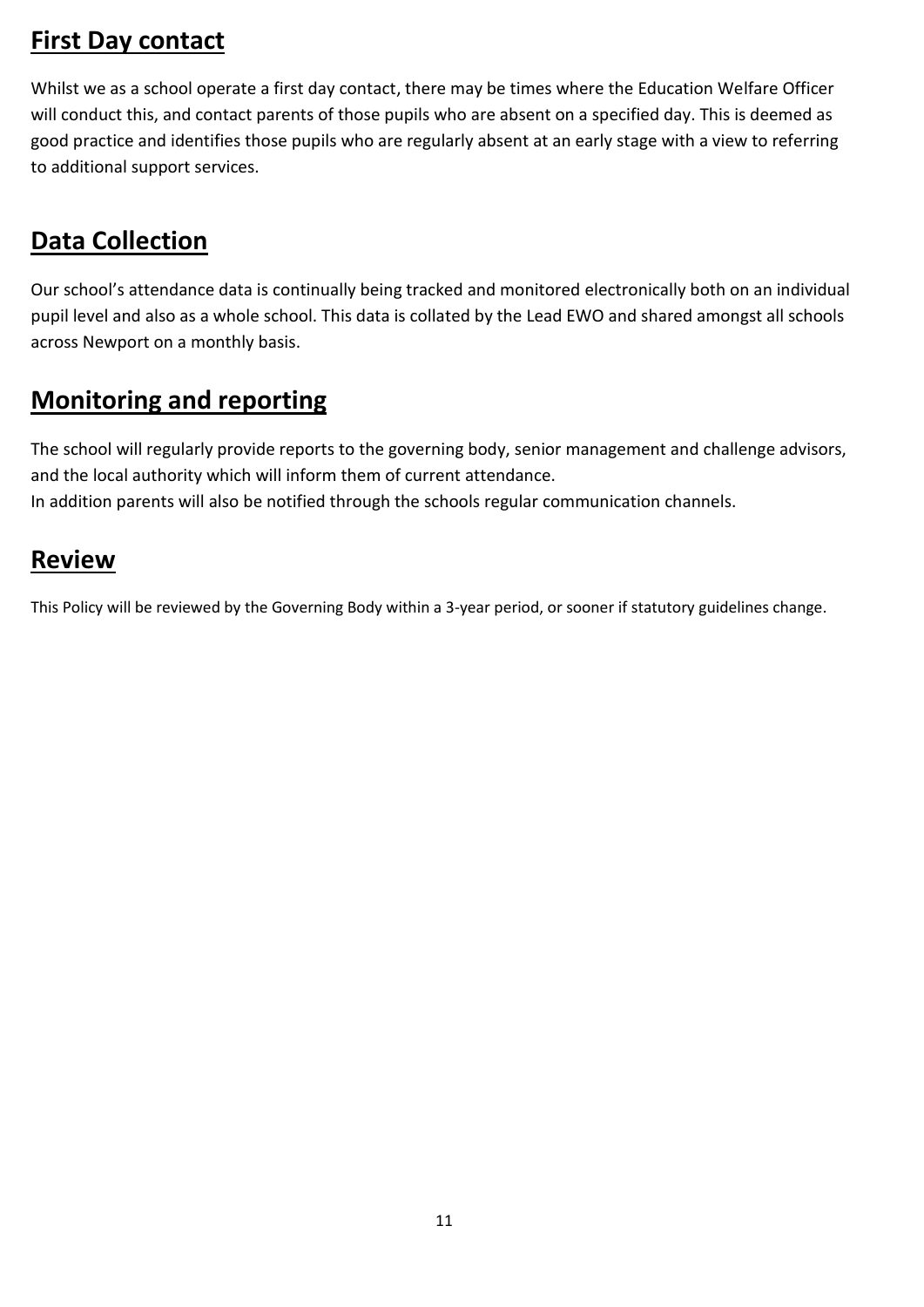| Code                    | <b>Meaning</b>                               | <b>Statistical meaning</b>           |  |
|-------------------------|----------------------------------------------|--------------------------------------|--|
| $\bigwedge$             | <b>Present at registration</b>               | <b>Present</b>                       |  |
|                         |                                              |                                      |  |
| L                       | Late but arrived before register closed      | <b>Present</b>                       |  |
| B                       | <b>Educated off-site</b>                     | <b>Approved educational activity</b> |  |
| D                       | <b>Dual registered</b>                       | <b>Approved educational activity</b> |  |
| $\overline{P}$          | <b>Approved sporting activity</b>            | <b>Approved educational activity</b> |  |
| $\overline{\mathsf{V}}$ | <b>Educational trip or visit</b>             | <b>Approved educational activity</b> |  |
| J                       | <b>Interview</b>                             | <b>Approved educational activity</b> |  |
| W                       | Work experience (not work based learning)    | <b>Approved educational activity</b> |  |
| $\mathbf C$             | Other authorised circumstances(not           | <b>Authorised absence</b>            |  |
|                         | covered by another code)                     |                                      |  |
| F                       | <b>Agreed extended family holiday</b>        | <b>Authorised absence</b>            |  |
| H                       | <b>Agreed family holiday</b>                 | <b>Authorised absence</b>            |  |
|                         | <b>Illness</b>                               | <b>Authorised absence</b>            |  |
| M                       | <b>Medical/dental appointment</b>            | <b>Authorised absence</b>            |  |
| $\mathbf S$             | <b>Study leave</b>                           | <b>Authorised absence</b>            |  |
| Ē                       | <b>Exclusion</b>                             | <b>Authorised absence</b>            |  |
| $\overline{\mathsf{R}}$ | <b>Religious observance</b>                  | <b>Authorised absence</b>            |  |
| T                       | <b>Traveller Absence</b>                     | <b>Authorised absence</b>            |  |
| N                       | No reason provided for absence               | <b>Unauthorised absence</b>          |  |
| $\overline{O}$          | Other unauthorised absence(no                | <b>Unauthorised absence</b>          |  |
|                         | explanation provided)                        |                                      |  |
| G                       | <b>Family Holiday (not agreed</b>            | <b>Unauthorised absence</b>          |  |
| U                       | Late arrival after the close of registration | <b>Unauthorised absence</b>          |  |
| $\overline{\mathsf{x}}$ | Un-timetabled sessions for non-              | Not required to attend               |  |
|                         | compulsory school age                        |                                      |  |
| Y                       | <b>Partial and forced closure</b>            | Not required to attend               |  |
| Z                       | Pupil not yet on roll                        | Not required to attend               |  |
| #                       | School closed to all pupils                  | Not required to attend               |  |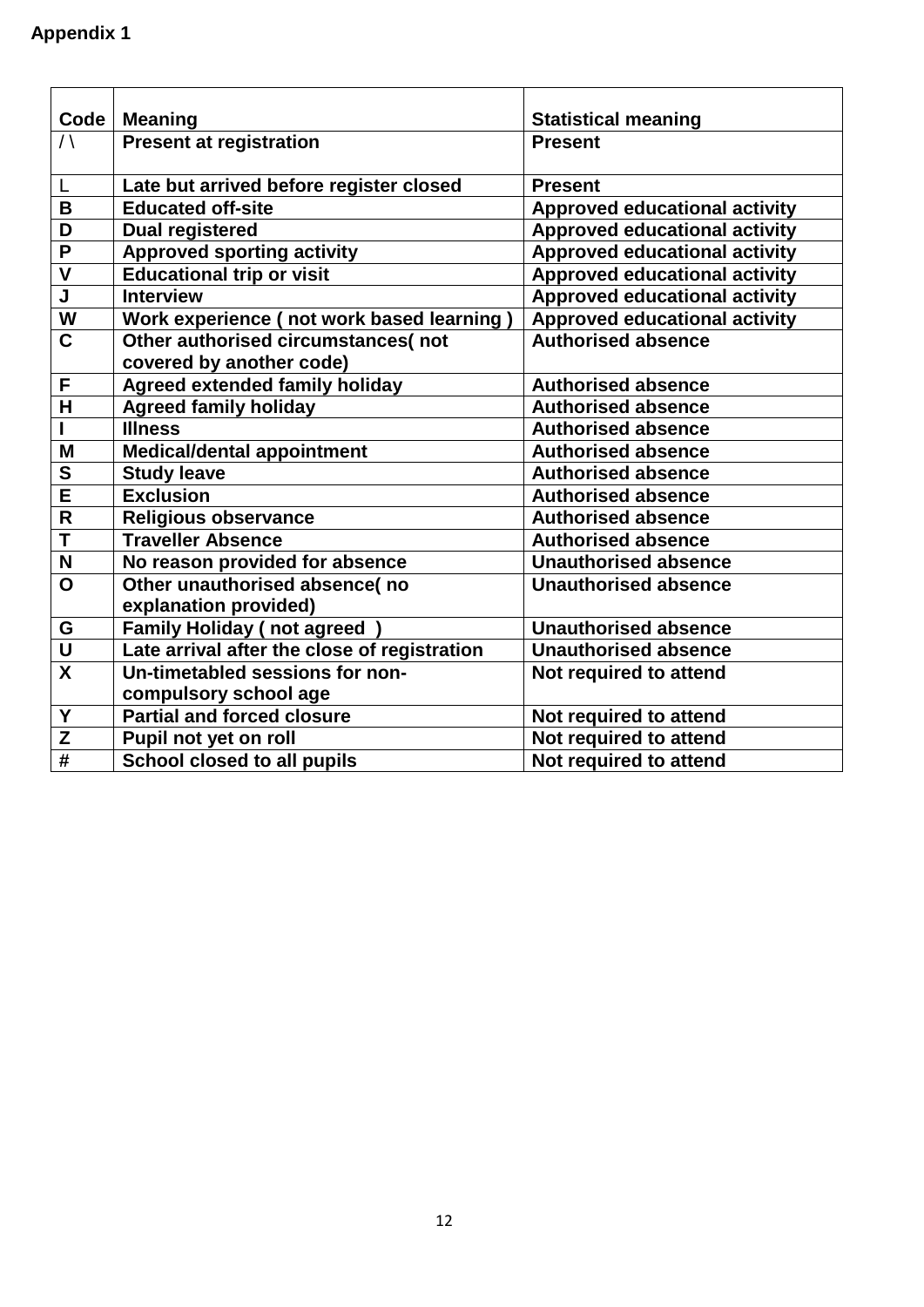**Appendix 2**



### **HOLIDAY IN TERM TIME REQUEST**

#### **To be completed by the Parent/Guardian at least 2 weeks in advance of the holiday.**

| <b>Name of Child</b>                                                                     |                                    |                                                                                                  |
|------------------------------------------------------------------------------------------|------------------------------------|--------------------------------------------------------------------------------------------------|
| <b>Class</b>                                                                             |                                    |                                                                                                  |
| Date of Birth                                                                            |                                    |                                                                                                  |
| <b>Address</b>                                                                           |                                    |                                                                                                  |
| <b>Parent/Carer Tel. No</b>                                                              |                                    |                                                                                                  |
| <b>Parent/Carer Email</b>                                                                |                                    |                                                                                                  |
|                                                                                          | <b>Date Holiday Requested From</b> |                                                                                                  |
| <b>Holiday Dates</b>                                                                     | <b>Date Return to School</b>       |                                                                                                  |
| <b>Destination</b>                                                                       |                                    |                                                                                                  |
| (NB - This is for child protection reasons<br>ensuring all our children are safeguarded) |                                    |                                                                                                  |
|                                                                                          |                                    | We will make reasonable adjustments for students with special educational needs or disabilities. |
| Please outline the exceptional circumstances for requesting a holiday in term time.      |                                    |                                                                                                  |
|                                                                                          |                                    |                                                                                                  |
|                                                                                          |                                    |                                                                                                  |
|                                                                                          |                                    |                                                                                                  |
|                                                                                          |                                    |                                                                                                  |
|                                                                                          |                                    |                                                                                                  |
|                                                                                          |                                    |                                                                                                  |
|                                                                                          |                                    |                                                                                                  |
|                                                                                          |                                    |                                                                                                  |
|                                                                                          |                                    |                                                                                                  |
|                                                                                          |                                    |                                                                                                  |
|                                                                                          |                                    |                                                                                                  |

#### **Declaration:**

I understand that this holiday request may be authorised or not authorised and the Headteacher will use his/her discretion in making the decision based on my child's circumstances. If the Headteacher does not authorise this holiday, this may lead to a request for a Fixed Penalty Notice to the Local Authority Lead EWO which will be determined in line with the school's attendance policy. (Please ask for a copy at school or view it on the school website).

**Parent/Carer** ……………………………………………………………………….. **Date** ………………………….

| <b>OFFICE USE ONLY</b>                           |                                               |       |  |
|--------------------------------------------------|-----------------------------------------------|-------|--|
| Percentage Attendance as at:                     | Approved/Not Approved (Circle as appropriate) |       |  |
| %<br>Date:                                       | Signature:                                    | Date: |  |
| Date Authorised/Unauthorised Letter sent Home:   | SIMS updated by:                              | Date: |  |
| Date Teacher informed of the authorised holiday: |                                               |       |  |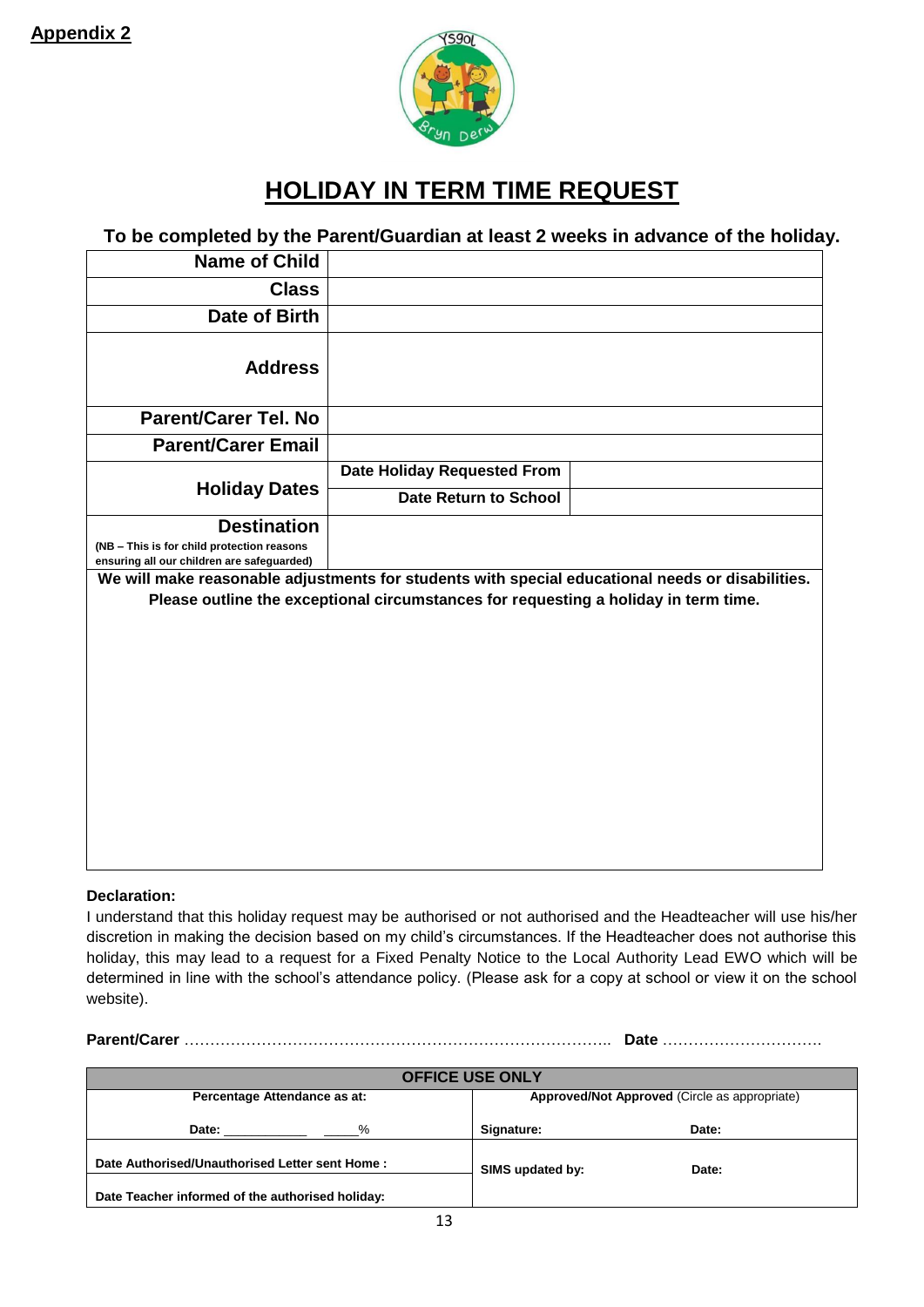#### **Appendix 3 – 'Callio'**

Communicating children's attendance levels on a regular basis with parents is vital when improving attendance. Therefore through the use of SIMS and SIMS Discover colour coded letters are sent each half term to all parents informing them of their child's current attendance and where this falls on the colour chart. It is very clear and easy to understand; explaining how much school time has been lost to absence and the impact on their child's education as a result.

| Annual<br><b>Attendance</b> | <b>School Missed</b>                              | <b>Result</b>                                                                                                                                                          |
|-----------------------------|---------------------------------------------------|------------------------------------------------------------------------------------------------------------------------------------------------------------------------|
| 100%                        | <b>No lessons missed</b>                          | <b>Gold Standard - Superb! These pupils have</b><br>the best chance of getting the top grades<br>and jobs.                                                             |
| $95 - 99%$                  | $95%$ = missing about<br>two weeks of school      | Green Standard - these pupils are more<br>likely to gain the best grades in school and<br>have the best employment chances.                                            |
| $92 - 95%$                  | $92\%$ = missing about<br>three weeks of school   | Amber Standard – it will be much harder for<br>these pupils to keep up with work and gain<br>the best grades at school.                                                |
| <b>Below 92%</b>            | <b>Missing more than</b><br>three weeks of school | Red Standard – these pupils are missing too<br>much school. This is likely to affect their<br>grades and therefore the jobs available to<br>them after leaving school. |

When a child fall into the 'red zone' i.e. less than 92%, a set of clear procedures that follow to manage this level of attendance. These procedures are detailed on the final page of this policy.

A example letter that may be sent to a parent/carer highlighting a pupil's attendance is on the following page.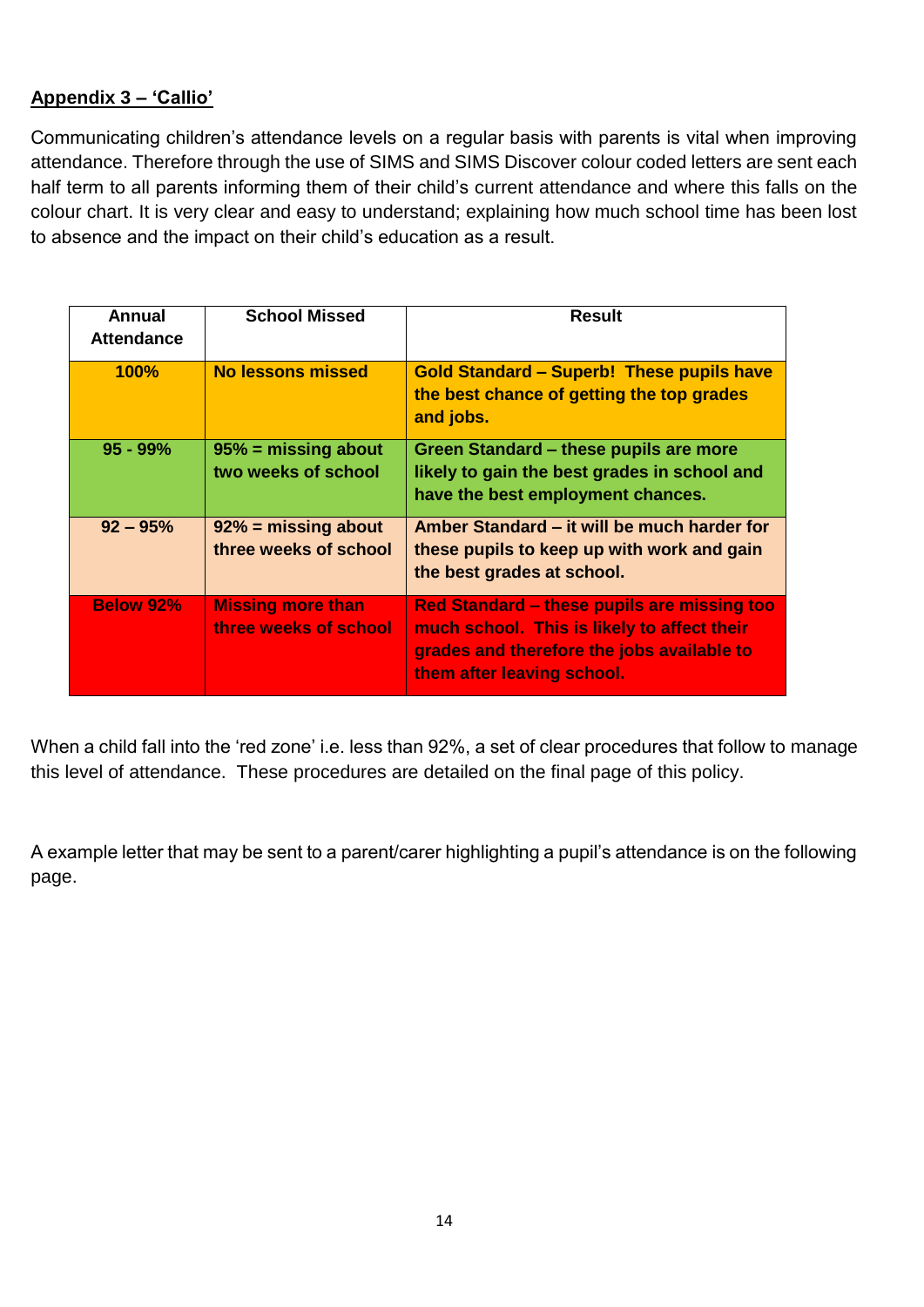#### **EXAMPLE LETTER**

#### **Attendance Information**

Name of child ……………………………………….……………... Class ………………………………

Your child's attendance is currently 100%

We wish to congratulate your child on their excellent attendance of 100% so far this year. This is an excellent achievement and what we would consider to be the GOLD standard.

| Annual<br><b>Attendance</b> | <b>School Missed</b>                              | <b>Result</b>                                                                                                                                                          |
|-----------------------------|---------------------------------------------------|------------------------------------------------------------------------------------------------------------------------------------------------------------------------|
| <b>100%</b>                 | <b>No lessons missed</b>                          | <b>Gold Standard – Superb! These pupils have</b><br>the best chance of getting the top grades<br>and jobs.                                                             |
| $95 - 99%$                  | $95%$ = missing about<br>two weeks of school      | Green Standard - these pupils are more<br>likely to gain the best grades in school and<br>have the best employment chances.                                            |
| $92 - 95%$                  | $92\%$ = missing about<br>three weeks of school   | Amber Standard – it will be much harder for<br>these pupils to keep up with work and gain<br>the best grades at school.                                                |
| <b>Below 92%</b>            | <b>Missing more than</b><br>three weeks of school | Red Standard - these pupils are missing too<br>much school. This is likely to affect their<br>grades and therefore the jobs available to<br>them after leaving school. |

As a school we believe that good attendance is where success starts.

Thank you for your continued support in our drive to ensure good attendance.

Best wishes,

Head teacher